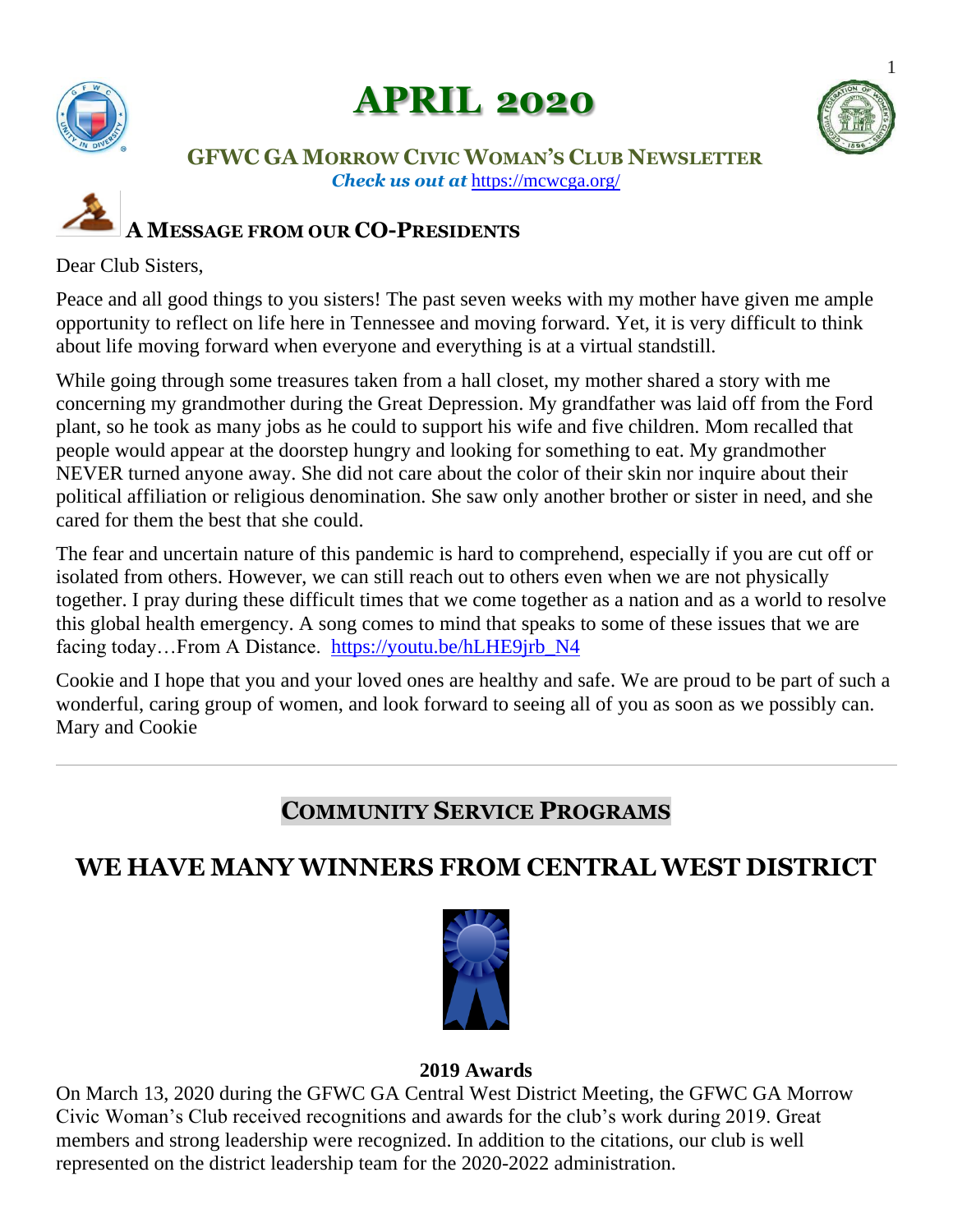### **District Officers:**

Lois Wolfe, Recording Secretary; Peggy Wilson, Corresponding Secretary; Angelia Wright, Treasurer

**2019 Central West District Clubwoman of the Year**: Angelia Wright

### **Community Service Program Awards:**

First Place in General 25-50 Members**:** Arts, Education, Home Life, Tallulah Falls School (silver award - candlesticks)

Conservation was honored with two awards: 1<sup>st</sup> Place 25-50 Members; Best Overall

International Outreach was honored with three awards: 1<sup>st</sup> Place 25-50 Members; Best Overall; Best Overall: General/Junior (silver award - pitcher)

Second Place in General 25-50 Members: Public Issues

**Attendance:** Highest Percentage of Members Present, Fall Meeting, 2019; Highest Percentage of Members Present, Spring Meeting 2020

Arts Competition: Poetry, Anne Fordham, 1<sup>st</sup> Place; Miscellaneous: Mosaic Tile Ceramic Plate, Mary Harmon, 1<sup>st</sup> Place; Quilting, Cookie Keene, 1<sup>st</sup> Place

# **WE ARE LOOKING FOR STATE WINNERS!**

# **ARTS**

The Arts Community Service Program is asking you to continue to support the Arts through our containment for protection from the  $\bigcirc$ . We have many offerings online from museums to Broadway. Maybe you can use some of your stimulus money to support Arts Clayton, The Front Porch Players, Henry Players, Southside Theatre Guild, or Legacy Theatre. Don't forget Spivey Hall. Hope to see you in May!

Please enjoy the Art Web Links at the end of the Newsletter!



# **CONSERVATION**

Remember to keep track of the time you spend (so you can record the hours later):

- Recycling
- Picking up trash while you walk
- Reading about or researching environmental issues
- Working in your garden or yard

## **EARTH DAY TIMELINE**

### **1970**

The first Earth Day mobilizes 20 million Americans to call for increased protections for our planet **1990**

Earth Day goes global, mobilizing 200 million people in 141 countries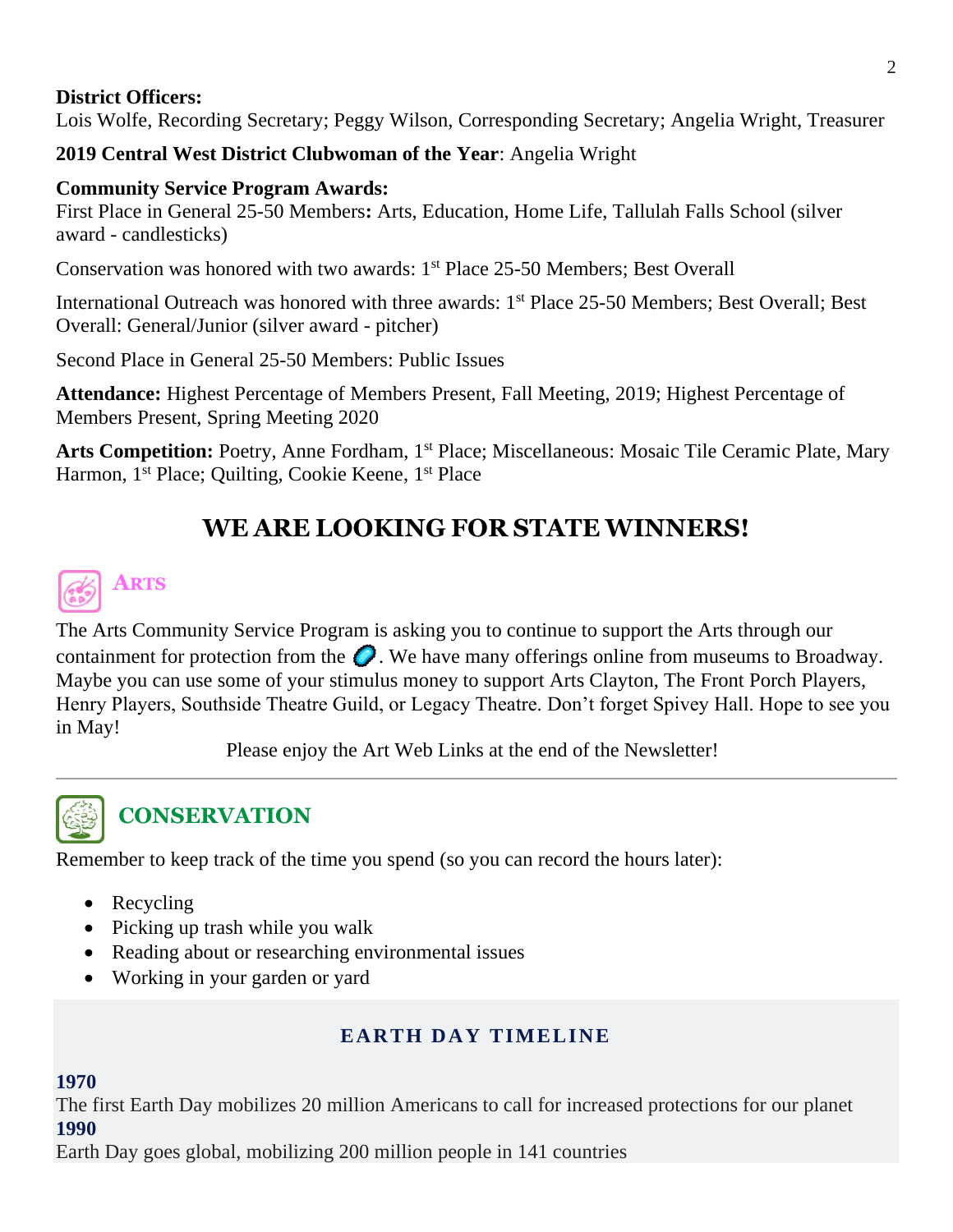### **2000**

Earth Day leverages the power of digital media to build millions of local conversations across more than 180 countries

### **2010**

Earth Day Network launches A Billion Acts of Green® and The Canopy Project. Earth Day 2010 engages 75,000 global partners in 192 countries

### **2020**

Earth Day will mark **50 years** with global activations that aim to mobilize a billion people worldwide for transformative action for our planet

If you want to learn even more about the history of Earth Day (and really, who doesn't want to know more?!?) check out this link:<https://www.earthday.org/about/the-history-of-earth-day/>

**April 22 is Earth Day.** Earth Day was first celebrated in 1970 and is now recognized in more than 193 countries. At the height of counterculture in the United States, 1970 brought the death of Jimi Hendrix, the last Beatles album, and Simon & Garfunkel's "Bridge Over Troubled Water." War raged in Vietnam and students nationwide overwhelmingly opposed it.

At the time, Americans were slurping leaded gas through massive V8 sedans. Industry belched out smoke and sludge with little fear of legal consequences or bad press. Air pollution was commonly accepted as the smell of prosperity. "Environment" was a word that appeared more often in spelling bees than on the evening news.

Although mainstream America largely remained oblivious to environmental concerns, the stage had been set for change by the publication of Rachel Carson's New York Times bestseller **Silent Spring** in 1962. The book represented a watershed moment, selling more than 500,000 copies in 24 countries, while beginning to raise public awareness and concern for living organisms, the environment, and links between pollution and public health.

Earth Day 1970 gave voice to that emerging consciousness, channeling the energy of the anti-war protest movement and putting environmental concerns on the front page.



# **EDUCATION**

1. Cathy White will update members who signed up for the Ferst Luncheon on April 16th--it too may be postponed.

2. Mr. Taylor from Huie Elementary called earlier asking if MCWC could donate hand sanitizer and wipes to the school. While school of course is not in session, it might be a good idea to buy one or two of these whenever we shop, so we can give the items to them either this year or next school year.



April 2nd is World Autism Awareness Day, a day to invite friends and neighbors to come together and make 2020 the Year of Kindness. Pledge to create a kinder, more inclusive world this year and to increase acceptance of autistic people and their families. On this day, many landmarks and buildings around the globe, as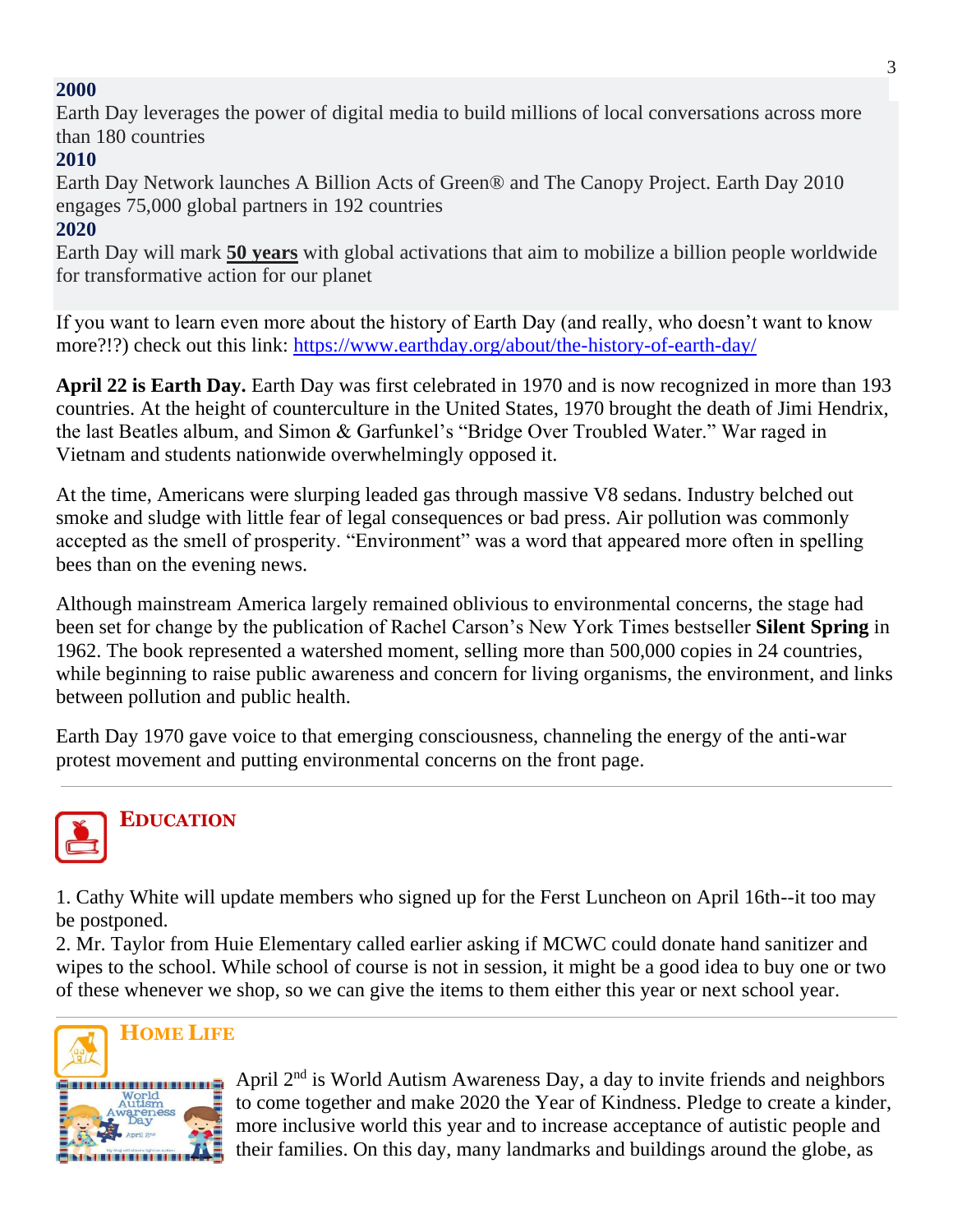well as homes, businesses, and communities will "Light It Up Blue" in recognition of people with autism and those who love and support them. Even if you're social distancing, wear something **BLUE**  on April  $2<sup>nd</sup>$  in support of understanding and acceptance for people with autism. You can "light up" your home or business in **BLUE** (**blue** Phillips lightbulbs are available at Home Depot). These are good opportunities to discuss simple ways to be kind with your children or grandchildren or make and illustrate a "KINDNESS is ………" book or pamphlet. Additional information and ideas can be found at [https://www.autismspeaks.org/world-autism-awareness-day;](https://www.autismspeaks.org/world-autism-awareness-day) follow the link for autism awareness month.



World Immunization Week, April  $20<sup>th</sup> - 26<sup>th</sup>$ , is a global public health campaign to raise awareness and increase the rates of immunizations against vaccine-

preventable diseases around the world. It is observed by all the member nations of the World Health Organization. The aim of this year's theme, #Vaccines Work for All, is to promote the use of vaccines to protect people of all ages against disease. Immunization saves millions of lives every year and is widely recognized as one of the world's most successful and cost-effective health interventions. The campaign will focus on how vaccines and the people who develop, deliver, and receive them are heroes by working to protect the health of everyone, everywhere. Enter World Immunization Week in your search box to link to additional information.



 All Relay for Life events have been postponed until at least mid-May as we practice social distancing. Please support a Relay for Life event, hopefully later this year. Check [www.acsevents.org](http://www.acsevents.org/) for activities and schedules. Home Life will share any information we receive. Please report donations to Relay or other American Cancer Society events to Home Life.

Please continue to collect calendars for the Good Shepherd Clinic, pop-top tabs for the Ronald McDonald House, and eyeglasses for the Lions Club.



# **INTERNATIONAL OUTREACH**

On March 8, we participated in the Wells for Hope Walk for Water and Health. On March 24, a post on the Wells for Hope Facebook page noted the following update:

*[Wells for Hope/ "Seed of South Sudan: Memoir of a "Lost Boy" Refugee"](https://www.facebook.com/seedofsouthsudan/?__tn__=kC-R&eid=ARAfWFQWRXMCFrTTl7Ot21s9qogzER-aIck1F6BF_xqfpy109DUPwhOGLzrkWUBY0oDWA_vi7uY0k1IP&hc_ref=ARRrM1gyklVcsQYJTFIy7hwZzVWdD-SSSbIZURC1ZBQg8hvLYUPBvxpJCY5xOBPAN5U&ref=nf_target&__xts__%5B0%5D=68.ARBVVnC57kXopHReU9oCRole_Sf2jSOJ6fMSo9LLgrv0bvArLJMEWG7UK83uzgFOmZjDNXSz6iqAdCc-wsncMnhGnRbnooF1HD6d17m5QnSZcv5xPXwMOeit60CEkx-59Oo8_KBMeqW8-y8B34hd4UEkE6P1FosNz51yDJ9wX8kygANiajY_0z3PugImKHlyHEOu9C8QpSA_rCbT0YwptaD1kH0F7uDhCK5yVWILzRa_Krht7DwiVGHwl4msrY5hmbr2RRZ8yzGBTspgZB8oLr1NHELbBuE4VQ9xUlKvk13_bqxKcv4Yhc7LRi6XdD2ooaDNsPp1gMpwHPbD1pGrr7ZYeiSTMBw3pEtSdSlRVs65kEJof7dAmEMCgo0cnvp2iyOitNmtHM8a5kvzjrunuKfbB9eR1M5uOCUAe26aGJDvGW-ZMTvp5dQexLZn0CmOmT1zc2APFCBbdbR6_gKQB3lYVgE79Ex2OlR-K1SkaQZYB7Zawreky3S5ziWmE2uMANyi)* 



*Majok's trip to South Sudan to build two more water wells has been postponed for a few months due to the danger of coronavirus affecting this country that has enough to deal with not to get the virus! Together with our Board, [Majok Marier](https://www.facebook.com/majok.marier?__tn__=K-R&eid=ARDL-9NdfhvStA1EuLEXeRSvT2KbRVHP40xCe7Lf2rWlY4nSrfMIP7ZG0yg30wy5zvt3OXjB8YuN4WsV&fref=mentions&__xts__%5B0%5D=68.ARBVVnC57kXopHReU9oCRole_Sf2jSOJ6fMSo9LLgrv0bvArLJMEWG7UK83uzgFOmZjDNXSz6iqAdCc-wsncMnhGnRbnooF1HD6d17m5QnSZcv5xPXwMOeit60CEkx-59Oo8_KBMeqW8-y8B34hd4UEkE6P1FosNz51yDJ9wX8kygANiajY_0z3PugImKHlyHEOu9C8QpSA_rCbT0YwptaD1kH0F7uDhCK5yVWILzRa_Krht7DwiVGHwl4msrY5hmbr2RRZ8yzGBTspgZB8oLr1NHELbBuE4VQ9xUlKvk13_bqxKcv4Yhc7LRi6XdD2ooaDNsPp1gMpwHPbD1pGrr7ZYeiSTMBw3pEtSdSlRVs65kEJof7dAmEMCgo0cnvp2iyOitNmtHM8a5kvzjrunuKfbB9eR1M5uOCUAe26aGJDvGW-ZMTvp5dQexLZn0CmOmT1zc2APFCBbdbR6_gKQB3lYVgE79Ex2OlR-K1SkaQZYB7Zawreky3S5ziWmE2uMANyi) made the courageous decision to put this off, even though he's been working hard on it for two years. Then last night this news came. Humanitarian aid (we are humanitarians, but we don't carry direct aid), cargo (the country is very dependent on products from neighboring states), and emergency landings only will get through.* 

<https://www.facebook.com/ssbcnews/videos/215042686378999/>

*Thanks to [Ngor De Aguem](https://www.facebook.com/NgorDeAguem?__tn__=K-R&eid=ARCM8XHTzrAs1iF_R4eeJjGlCeoK6BBuh3hNo85o_OD2EXw-Z8nHM7v7SemhoVCgQpuOyGg9vtthD2YB&fref=mentions&__xts__%5B0%5D=68.ARBVVnC57kXopHReU9oCRole_Sf2jSOJ6fMSo9LLgrv0bvArLJMEWG7UK83uzgFOmZjDNXSz6iqAdCc-wsncMnhGnRbnooF1HD6d17m5QnSZcv5xPXwMOeit60CEkx-59Oo8_KBMeqW8-y8B34hd4UEkE6P1FosNz51yDJ9wX8kygANiajY_0z3PugImKHlyHEOu9C8QpSA_rCbT0YwptaD1kH0F7uDhCK5yVWILzRa_Krht7DwiVGHwl4msrY5hmbr2RRZ8yzGBTspgZB8oLr1NHELbBuE4VQ9xUlKvk13_bqxKcv4Yhc7LRi6XdD2ooaDNsPp1gMpwHPbD1pGrr7ZYeiSTMBw3pEtSdSlRVs65kEJof7dAmEMCgo0cnvp2iyOitNmtHM8a5kvzjrunuKfbB9eR1M5uOCUAe26aGJDvGW-ZMTvp5dQexLZn0CmOmT1zc2APFCBbdbR6_gKQB3lYVgE79Ex2OlR-K1SkaQZYB7Zawreky3S5ziWmE2uMANyi) for posting.*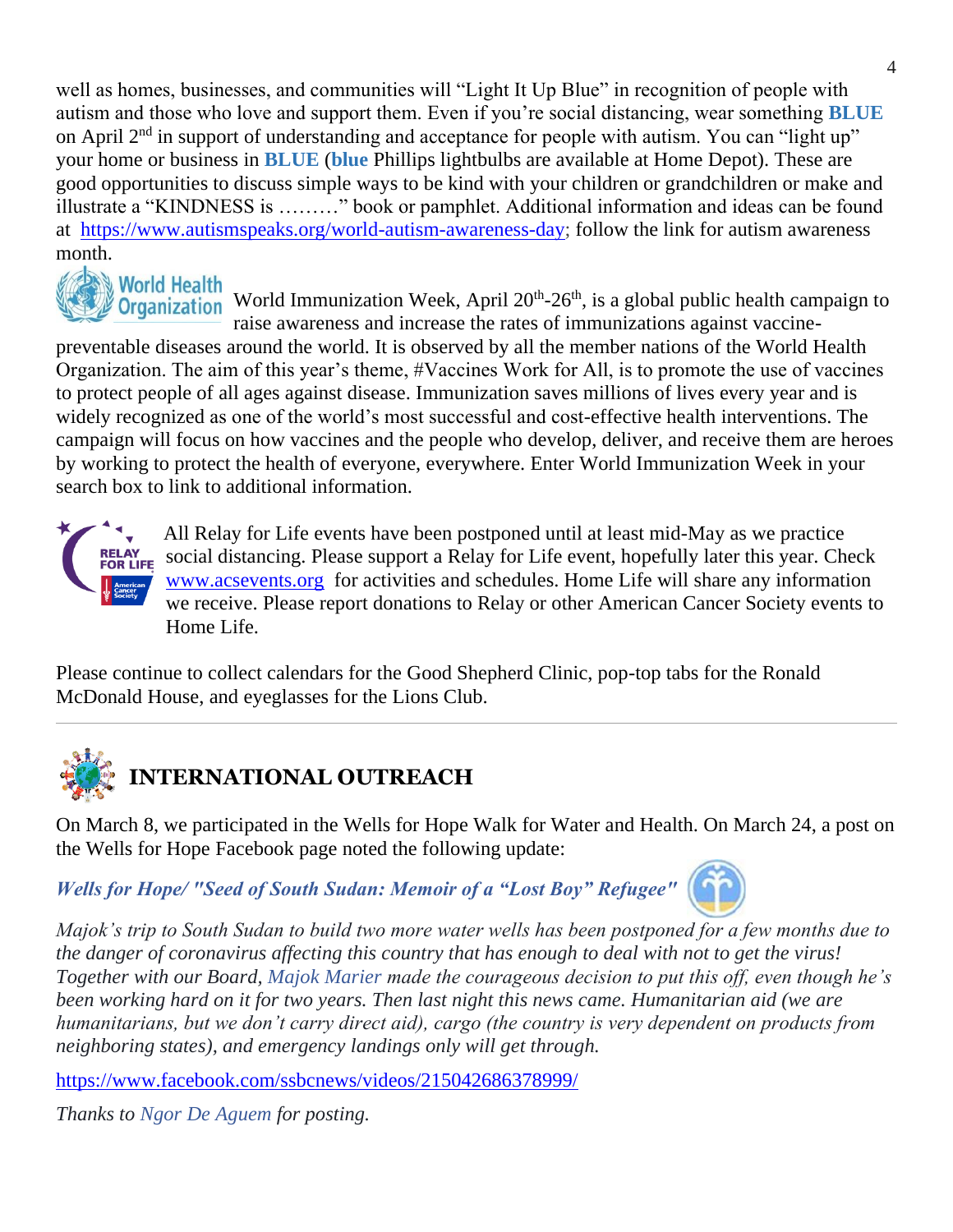

MCWC Team with Majok Marier 2020 Walk for Water MCWC Sponsorship and Bryan Hendrix and Health T-shirt





LOOKING AHEAD: At our May meeting, we will have Dr. Marie Marquardt speak to us about El Refugio, a ministry of hospitality and visitation serving immigrants at Stewart Detention Center and their loved ones. El Refugio has indicated a need for volunteers and for Shell gas cards to help transport loved ones.





 **PUBLIC ISSUES**

MCWC Visiting El Refugio with SPB Parish

Thank you to all the ladies who brought art supplies for the Girl Scouts, participated in the making of no sew blankets, and bought tickets for the 50/50 drawing. The scouts, as well as club members, thoroughly enjoyed their experience in making the blankets. The scout leader was very appreciative of the art supplies.

Due to the coronavirus, the Georgia General has suspended the 2020 legislative session indefinitely. Go to the MCWC website, click "to Stay Informed," and click on [www.legis.ga.gov](http://www.legis.ga.gov/) for status of the legislative session and bills.

Praying that everyone will remain healthy during this time of uncertainty.



The first influenza pandemic of the 21<sup>st</sup> century occurred in 2009-2010 and was caused by an influenza A(H1N1) virus. While most cases of pandemic H1N1 were mild, globally it is estimated that the pandemic caused between 100,000 – 400,000 deaths in the first year alone. In researching the club documents on an external drive, there was no mention of H1N1. It is likely though that club members discussed and addressed the pandemic.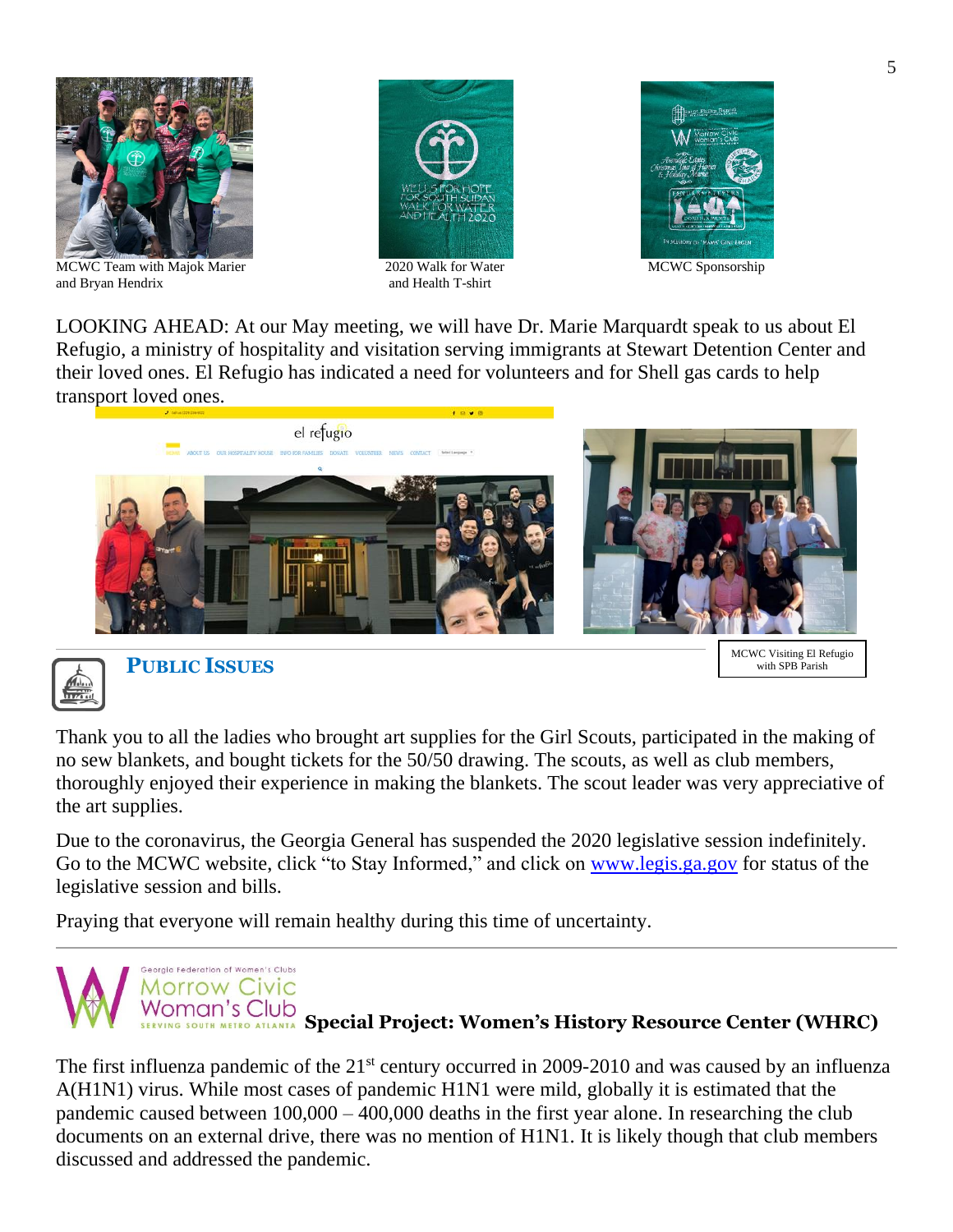Currently, we are facing a new pandemic - COVID-19. Some of you are sewing medical face masks and are donating disinfecting and paper products to those in need. Let's keep a record of how MCWC members are responding to this crisis. Send photos, stories, and statements to Marlynn Jones to assist her in documenting club efforts to support our community during the current health crisis.

# **DOMESTIC VIOLENCE**

- 1) Gigi's House recently requested a few items that can be purchased online and shipped to the shelter's mailing address, which is Gigi's House, 7147 Jonesboro Road, Suite Number 870051, Morrow, GA 30287. The needed items are Purex liquid laundry detergent 2-pack, 220 loads - \$18.99 and Solimo multipurpose drawstring trash bags 30-gallon, 50 count - \$9.99. Remember to record any purchases you make for the Domestic Violence records. You can order through Smile Amazon. If you have not already signed up for a charity through Smile Amazon, do that now and select Heifer International. That way your purchases will have increased impact.
- 2) During the current pandemic, it is noteworthy that people who are impacted by violence and abuse are likely to experience additional stressors with lost work, closed schools, and social isolation. Visit<https://gcadv.org/covid-19-update/>to read the response/update from the Georgia Coalition Against Domestic Violence (GCADV) on COVID-19.

## **COMMITTEES**



# **Budget and Finance**

If you have not paid your Membership dues of \$50 for the current year, please put a check in the mail to our treasurer, Joy Lanier. Also, email Joy if you have any outstanding reimbursement requests. She asks that you scan a reimbursement form and receipts if possible.

## **Fashion Show Fundraiser**

A fall date has not been set for the fashion show. As soon as the church calendar can be accessed, the date will be scheduled. Thank you for informing ticket holders and businesses of the fundraiser postponement. If you have any questions about the fashion show, do not hesitate asking/calling/emailing Peggy Wilson, Lois Wolfe, or Marlynn Jones.

# **Club Relations**

As we go through the upcoming weeks of social distancing, take time to reach out to club sisters through calls, texts, and email. Here's a prayer offered to all our sisters and brothers across the globe.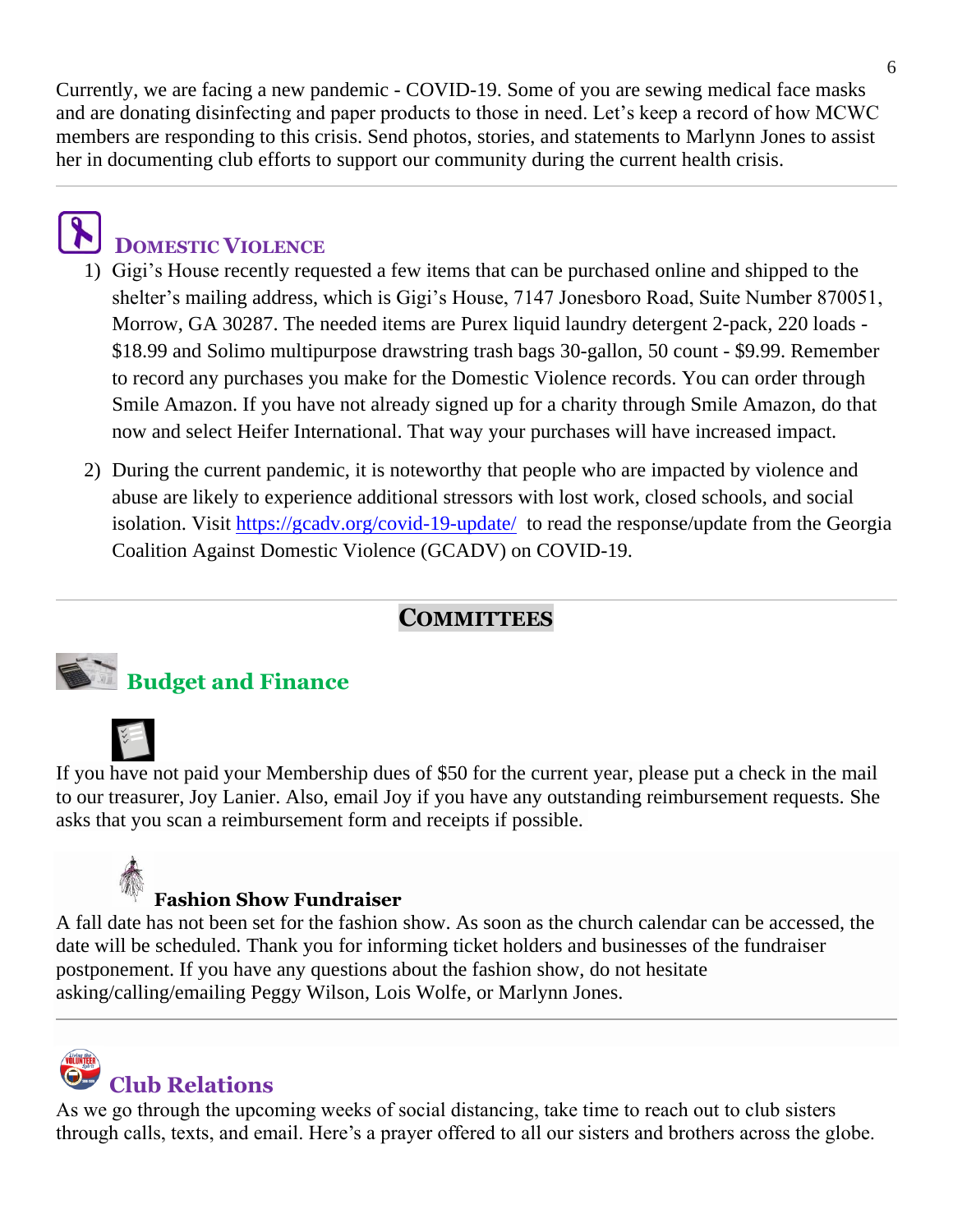Dear God-Thank you for your loving presence at all times and in all ways. We praise you for who you are, our holy and most worthy God, Father, Son, and Holy Spirit. Today as we face together this virus, help us remember the words Jesus spoke to us the night before he died: "Peace ( leave with you ; my peace ( give you . I do not give to you as the world gives. Do not let your hearts be troubled and do not be afraid (John 14:27) O Lord, we receive your peace, a peace that is not dependent on the world nor its circumstances. We receive the deep peace of the Prince of Peace. May this peace guard not only our hearts, but also the hearts of all the world, especially those affected by this virus. We pray you will draw all people to find rest in you, dear God, for you alone cause us to dwell in tranquility. Please bless our civil and religious leaders, and guide them to make the right decisions for the good of all. We ask you to remove this scourge from us, and through it to bring us all closer to you, our beloved Lord. In Jesus' name we pray. Amen



# **Membership**

Membership is happy to ask you to prepare for our Membership Salad Supper in June. Please think of people you will invite. We will send a suggested salad list via newsletter next month. Everyone will bring salad or compliments to salads. We will have a wonderful program and displays of some of our noteworthy accomplishments throughout the years. Please make plans to attend this important meeting on the first Thursday in June.

### **CLAYTON STATE** UNIVERSITY Scholarship Committee

The Andrea Lane Memorial Scholarship application is posted on our club's website. However, the 2020 link is still not posted on the Clayton State University external private scholarships listing despite several requests (though it is currently being addressed). Many of you are using social media to stay connected, while staying home during the COVID-19 pandemic. Let's see if we can spread the word of our organization's scholarship opportunity. Please share this link with family and friends and ask them to forward the information to others.

<https://mcwcga.org/community-outreach/2020-scholarship>



# **Scrapbook**

From Marlynn Jones: I have received some pictures and other information capturing the work of MCWC in our South Metro area. Keep your pictures and other information coming, so we can continue recording an accurate account of our club's work. (I realize that many activities have not and will not be able to take place due to the Coronavirus restrictions.) Everyone stay safe, along with your families.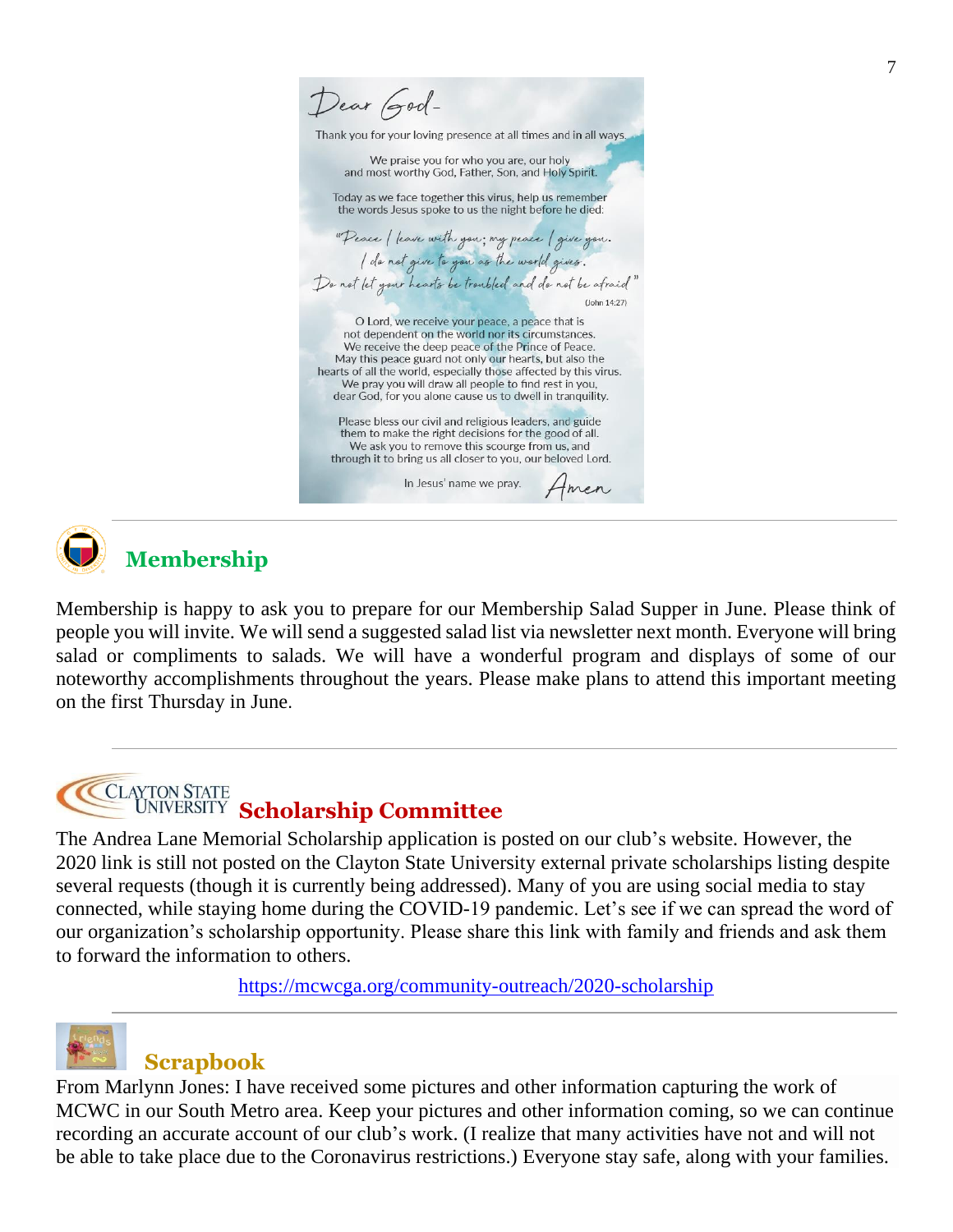Thought you would like to see our group picture. Although many members were not available for the picture, it did turn out good. Maybe when we return to our meetings, we can get another picture to capture more members.





## **Tallulah Falls School**

The Tallulah Falls Committee was starting to collect snacks for the students. These snacks will be donated, if still needed at the school. If they are not needed, Heloise Wilson will gladly donate them to the First Baptist Church of Morrow Food Pantry. Heloise has heard that all students have been sent home, even the international students. Please remember the 2020 seniors all over our country; this illness has put a lot of things into perspective.

# HAPPY APRIL!

### **SPECIAL OCCASIONS**

| <b>Happy April</b><br><b>Birthday!</b>                                                               | <b>Happy April</b><br><b>Anniversary!</b> |  |
|------------------------------------------------------------------------------------------------------|-------------------------------------------|--|
| $4/4$ – Mary Harmon<br>$4/15$ – Carolyn Cochran<br>$4/29$ – Kristy Coughlin<br>$4/30$ – Peggy Wilson | None this Month                           |  |

## **HOSTESSES FOR APRIL MEETING - MEETING CANCELLED**

| <i>Coordinator</i> | <b>Devotional</b> |  |
|--------------------|-------------------|--|
|                    |                   |  |